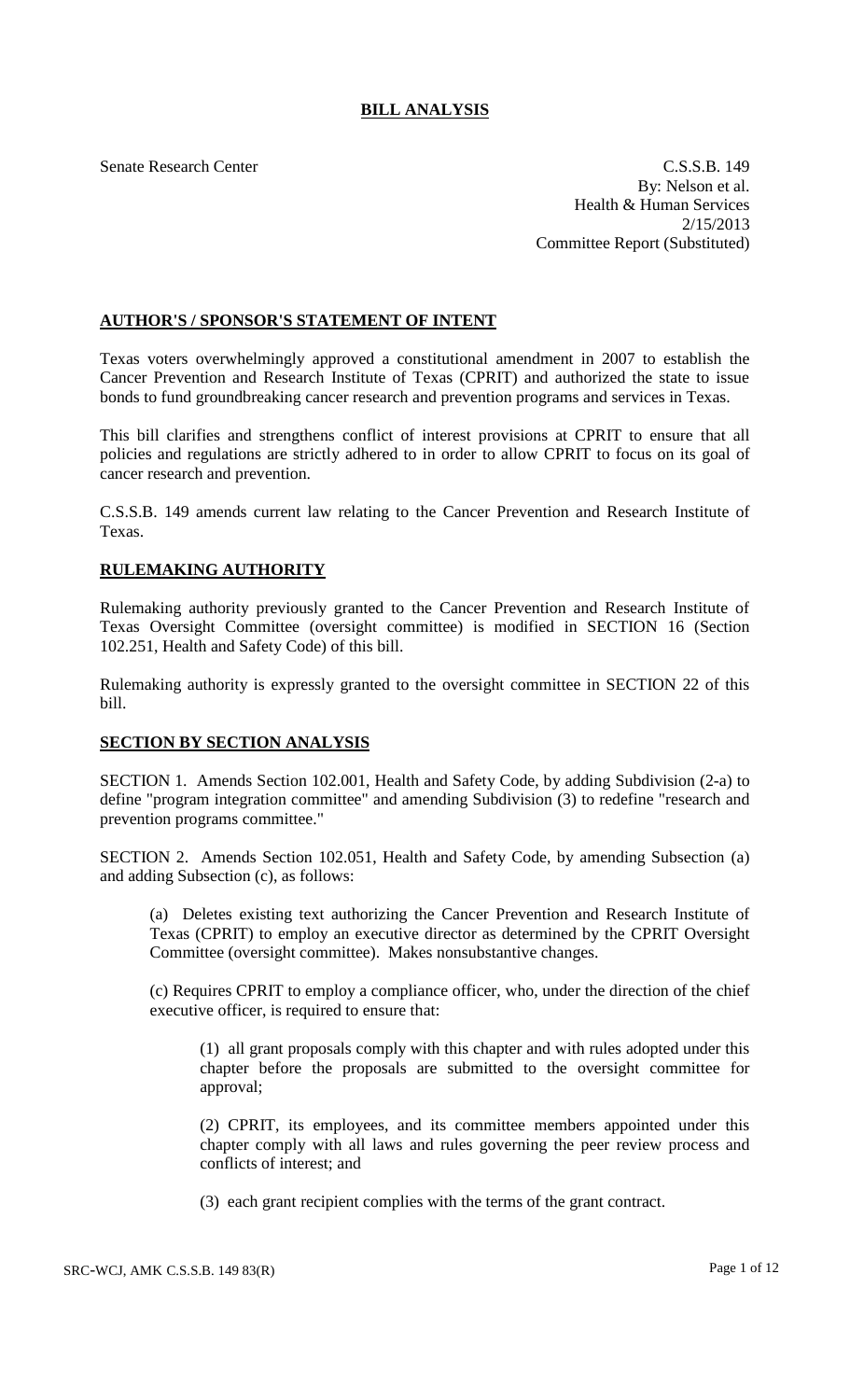SECTION 3. Amends Subchapter B, Chapter 102, Health and Safety Code, by adding Section 102.0511, as follows:

Sec. 102.0511. CHIEF EXECUTIVE OFFICER; OTHER OFFICERS. (a) Requires the oversight committee to hire a chief executive officer. Requires the chief executive officer, under the direction of the oversight committee, to perform the duties required by this chapter or designated by the oversight committee.

(b) Requires the chief executive officer to have a demonstrated ability to lead and develop academic, commercial, and governmental partnerships and coalitions.

(c) Requires the chief executive officer to hire:

(1) one chief scientific officer, who reports directly to the chief executive officer;

(2) one chief operating officer, who reports directly to the chief executive officer;

(3) one development officer, who reports directly to the chief executive officer and assists in collaborative outreach to further cancer research and prevention; and

(4) one chief prevention officer, who reports directly to the chief executive officer.

SECTION 4. Amends Section 102.052(a), Health and Safety Code, to add to certain information required to be included in an annual public report required to be issued by CPRIT outlining CPRIT's activities, grants awarded, grants in progress, research accomplishments, and future program directions, a statement of CPRIT's compliance program activities, including any proposed legislation or other recommendations identified through the activities.

SECTION 5. Amends Subchapter B, Chapter 102, Health and Safety Code, by adding Section 102.0535, as follows:

Sec. 102.0535. RECORD OF GRANT APPLICATIONS. (a) Requires CPRIT to maintain a complete record of each grant application, including a grant application that is reviewed by a research and prevention programs committee or is withdrawn.

(b) Requires CPRIT to ensure that the score assigned to a grant application by a research and prevention programs committee in accordance with rules adopted under Section 102.251(a)(1) is included in the record for the application.

(c) Requires CPRIT to have periodic audits made of any electronic grant management system used to maintain records of grant applications under this section. Requires CPRIT to address in a timely manner each weakness identified in an audit of the system.

SECTION 6. Amends Section 102.056, Health and Safety Code, as follows:

Sec. 102.056. SALARY. (a) Creates this subsection from existing text. Authorizes CPRIT to supplement the salary of the chief executive officer, rather than the executive director, and other senior CPRIT staff members.

(b) Authorizes money received from a nonprofit organization established to provide support to CPRIT to be used only to supplement the salaries of the persons authorized to receive salary supplements under this section.

SECTION 7. Amends Subchapter B, Chapter 102, Health and Safety Code, by adding Sections 102.057 through 102.063, as follows: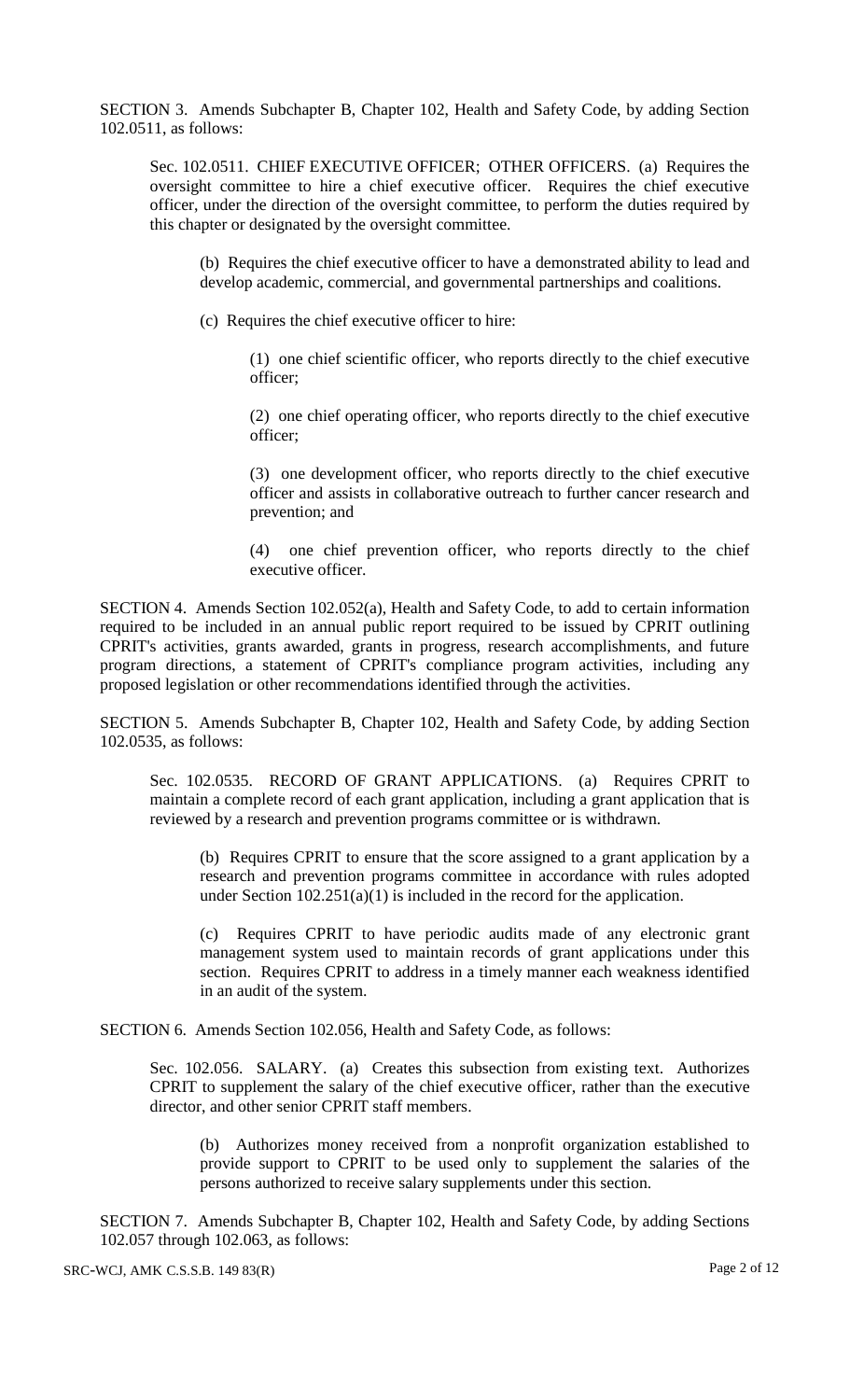Sec. 102.057. PROHIBITED OFFICE LOCATION. Prohibits a CPRIT employee from having an office in a facility owned by an entity receiving or applying to receive money from CPRIT.

Sec. 102.058. CONFLICT OF INTEREST REQUIRING RECUSAL. (a) Requires an oversight committee member, program integration committee member, or CPRIT employee to disclose in writing to the chief executive officer if the member, the employee, or a person who is related to the member or employee within the second degree of affinity or consanguinity has a professional or financial interest in an entity receiving or applying to receive money from CPRIT.

(b) Requires the member or employee described by Subsection (a) to recuse himself or herself from CPRIT's consideration of grant applications from the entity receiving or applying to receive money from CPRIT as provided by Section  $102.062(a)$  or (b), as applicable.

(c) Provides that a person has a professional interest in an entity receiving or applying to receive money from CPRIT if the person:

(1) is a member of the board of directors, the other governing board, or any committee of the entity, or of a foundation or similar organization affiliated with the entity, during the same grant cycle;

(2) serves as an elected or appointed officer of the entity or of a foundation or similar organization affiliated with the entity;

(3) is an employee of or is negotiating future employment with the entity or with a foundation or similar organization affiliated with the entity;

(4) represents the entity or a foundation or similar organization affiliated with the entity;

(5) is a professional associate of a primary member of the entity's research or prevention program team;

(6) is, or within the preceding six years has been, a student, postdoctoral associate, or part of a laboratory research group for a primary member of the entity's research or prevention program team;

(7) is engaged or is actively planning to be engaged in collaboration with a primary member of the entity's research or prevention program team; or

(8) has long-standing scientific differences or disagreements with a primary member of the entity's research or prevention program team, and those differences are known to the professional community and could be perceived as affecting objectivity.

(d) Provides that a person has a financial interest in an entity receiving or applying to receive money from CPRIT if the person:

(1) owns or controls, directly or indirectly, an ownership interest, including sharing in profits, proceeds, or capital gains, in an entity receiving or applying to receive money from the institute or in a foundation or similar organization affiliated with the entity; or

(2) could reasonably foresee that an action taken by a research and prevention programs committee, the institute, the program integration committee, or the oversight committee could result in a financial benefit to the person.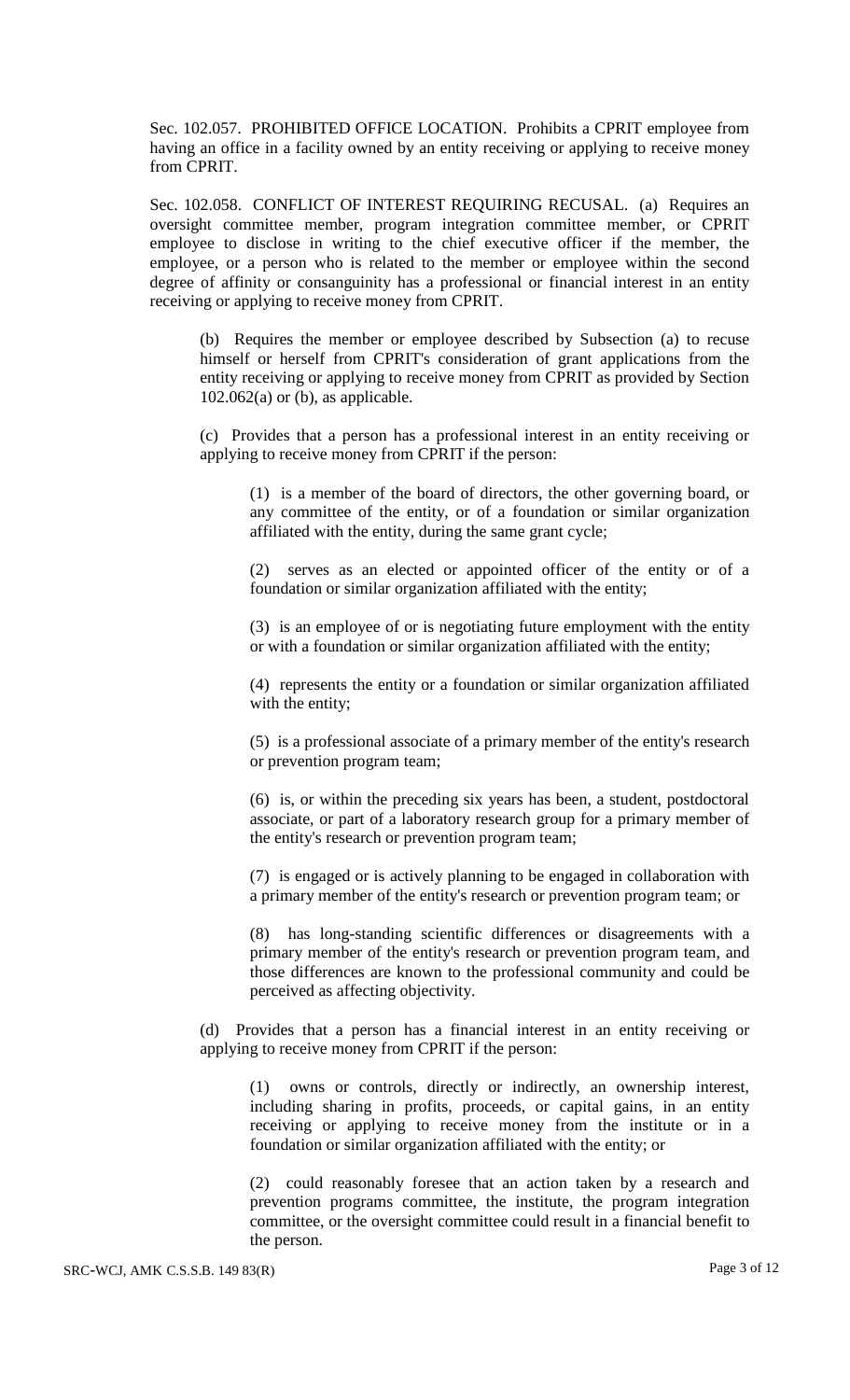Sec. 102.059. STANDARDS OF CONDUCT. (a) Prohibits an oversight committee member, program integration committee member, or CPRIT employee from:

> (1) accepting or soliciting any gift, favor, or service that could reasonably influence the member or employee in the discharge of official duties or that the member or employee knows or should know is being offered with the intent to influence the member's or employee's official conduct;

> (2) accepting employment or engaging in any business or professional activity that would reasonably require or induce the member or employee to disclose confidential information acquired in the member's or employee's official position;

> (3) accepting other employment or compensation that could reasonably impair the member's or employee's independent judgment in the performance of official duties;

> (4) making personal investments or having a financial interest that could reasonably create a substantial conflict between the member's or employee's private interest and the member's or employee's official duties;

> (5) intentionally or knowingly soliciting, accepting, or agreeing to accept any benefit for exercising the member's official powers or performing the member's or employee's official duties in favor of another;

> (6) leasing, directly or indirectly, any property, capital equipment, employee, or service to any entity that receives a grant from CPRIT; or

> (7) serving on the board of directors of a nonprofit organization established with a grant from CPRIT.

(b) Prohibits an oversight committee member or the member's spouse, notwithstanding Section 102.058, from:

(1) submitting a grant application for funding by CPRIT;

(2) being employed by or participating in the management of an entity receiving money from CPRIT;

(3) owning or controlling, directly or indirectly, a financial interest in an entity receiving money from CPRIT; or

(4) using or receiving a substantial amount of tangible goods, services, or money from CPRIT other than reimbursement authorized for attendance or expenses.

(c) Prohibits an oversight committee member, program integration committee member, CPRIT employee, or individual related to the member or employee within the second degree of affinity or consanguinity from serving on the board of directors or other governing board of a nonprofit organization established to provide support to CPRIT.

(d) Prohibits an employee of a nonprofit organization established with a grant from CPRIT from serving on CPRIT's commercialization review council.

(e) Prohibits CPRIT from participating in a business decision of a nonprofit organization established with a grant from CPRIT.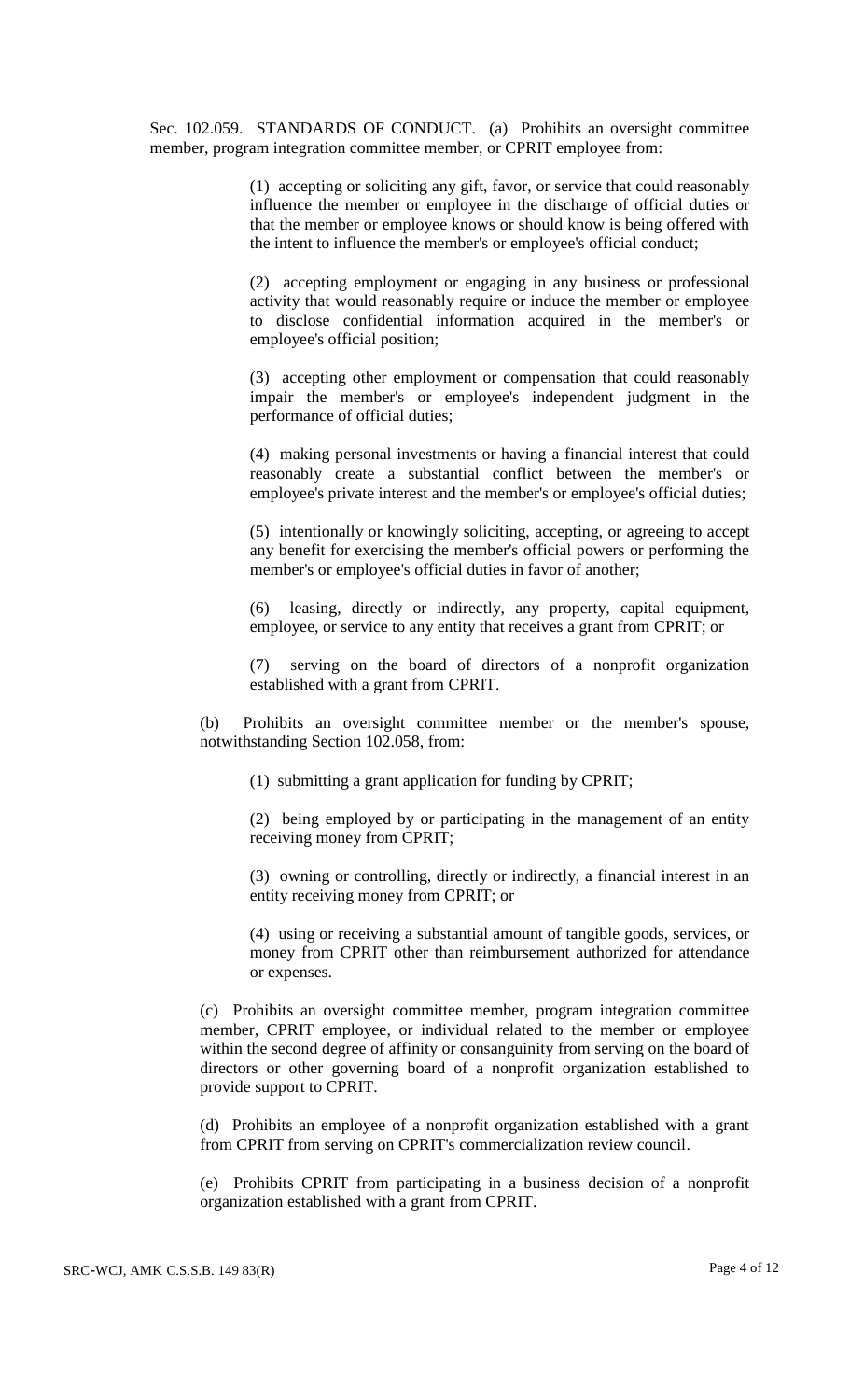Sec. 102.060. INVESTIGATION OF CONFLICTS OF INTEREST. (a) Requires an oversight committee member, a program integration committee member, a research and prevention programs committee member, or a CPRIT employee to immediately notify the chief executive officer of a conflict of interest, including a professional or financial interest described by Section 102.058 or 102.156. Requires the chief executive officer, on notification, to notify the presiding officer of the oversight committee and the general counsel, who is required to determine the nature and extent of any conflict.

(b) Requires a grant applicant seeking an investigation regarding whether a prohibited conflict of interest was not reported to file a written request with CPRIT's chief executive officer. Requires the applicant to include in the request all facts regarding the alleged conflict of interest and submit the request not later than the 30th day after the date the chief executive officer presents final funding recommendations for the affected grant cycle to the oversight committee.

(c) Requires CPRIT's general counsel, on notification of an alleged conflict of interest under Subsection (a) or (b), to:

(1) investigate the matter; and

(2) provide to the chief executive officer and presiding officer of the oversight committee an opinion that includes:

(A) a statement of facts;

(B) a determination of whether a conflict of interest or another impropriety or self-dealing exists; and

(C) if the opinion provides that a conflict of interest or another impropriety or self-dealing exists, recommendations for an appropriate course of action.

(d) Requires CPRIT's general counsel, if the conflict of interest, impropriety, or self-dealing involves the presiding officer of the oversight committee, to provide the opinion to the next ranking oversight committee member who is not involved with the conflict of interest, impropriety, or self-dealing.

(e) Requires the chief executive officer, after receiving the opinion and consulting with the presiding officer of the oversight committee, to take action regarding the recusal of the individual from any discussion of or access to information related to the conflict of interest, impropriety, or self-dealing. Requires the presiding officer of the oversight committee, if the alleged conflict of interest, impropriety, or self-dealing is held by, or is an act of, the chief executive officer, to take actions regarding the recusal.

Sec. 102.061. FINAL DETERMINATION OF CONFLICT OF INTEREST. (a) Requires the chief executive officer or, if applicable, the presiding officer of the oversight committee to make a determination regarding the existence of a conflict of interest, impropriety, or self-dealing. Requires that the determination specify any actions to be taken to address the conflict of interest, impropriety, or self-dealing, including:

(1) reconsideration of the application; or

(2) referral of the application to another research and prevention programs committee for review.

(b) Provides that the determination made under Subsection (a) is considered final unless three or more oversight committee members request that the issue be added to the agenda of the oversight committee.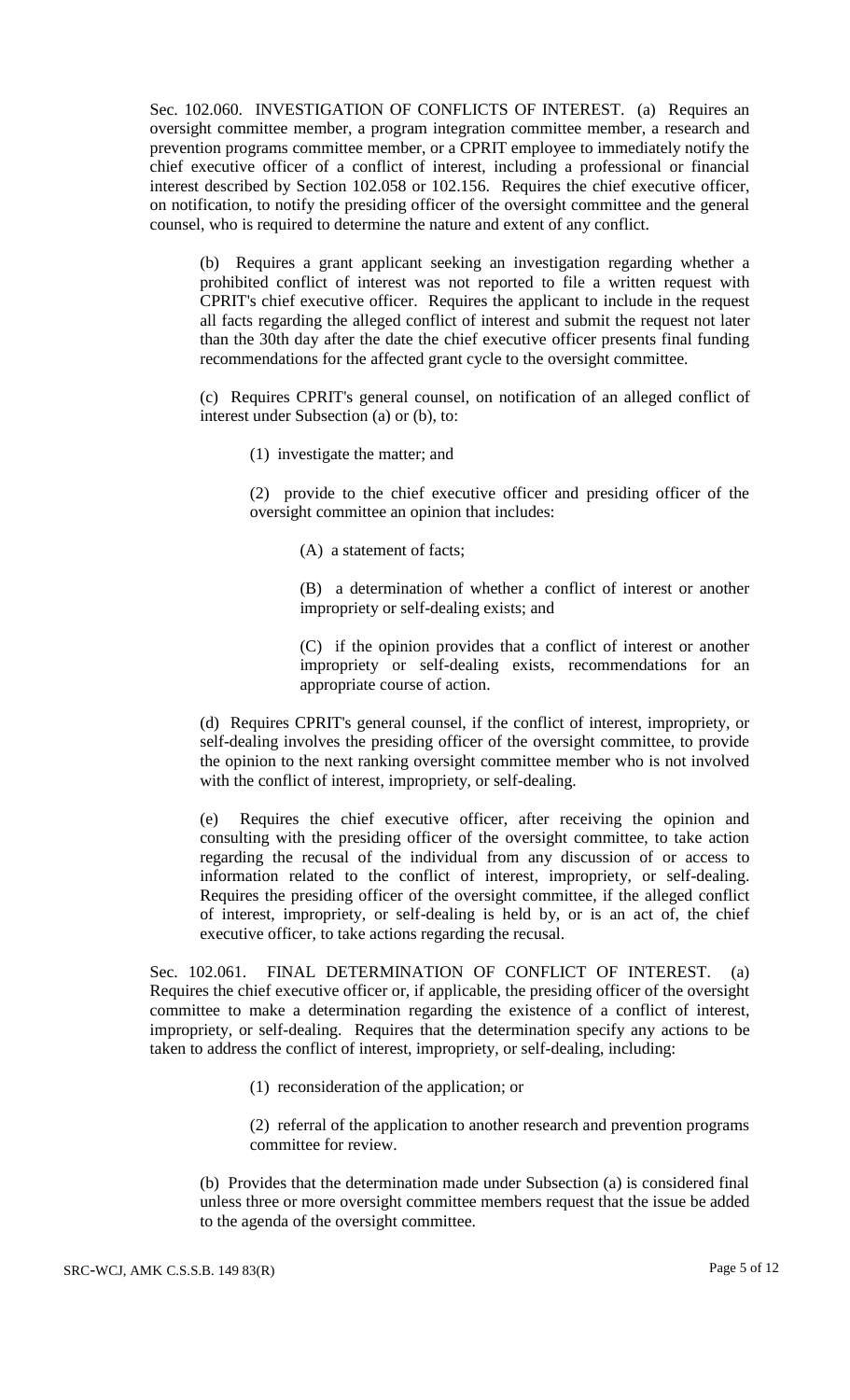(c) Requires the chief executive officer, or, if applicable, the presiding officer of the oversight committee, to provide written notice of the final determination, including any further actions to be taken, to the grant applicant requesting an investigation.

(d) Provides that unless specifically determined by the chief executive officer, or, if applicable, the presiding officer of the oversight committee, or the oversight committee, the validity of an action taken on a grant application is not affected by the fact that an individual who failed to report a conflict of interest participated in the action.

Sec. 102.062. DISCLOSURE OF CONFLICT OF INTEREST. (a) Requires an oversight committee member or program integration committee member, if the oversight committee member or program integration committee member has a conflict of interest, including a professional or financial interest described by Section 102.058, regarding an application that comes before the member for review or other action, to:

> (1) notify the chief executive officer, as provided by Section 102.058, and the presiding officer of the oversight committee, or the next ranking member of the committee if the presiding officer has the conflict of interest;

> (2) disclose the conflict of interest in an open meeting of the oversight committee; and

> (3) recuse himself or herself from participating in the review, discussion, deliberation, and vote on the application and from accessing information regarding the matter to be decided.

(b) Requires a CPRIT employee, if the CPRIT employee has a conflict of interest, including a professional or financial interest described by Section 102.058, regarding an application that comes before the employee for review or other action, to:

(1) notify the chief executive officer of the conflict of interest; and

(2) recuse himself or herself from participating in the review of the application and be prevented from accessing information regarding the matter to be decided.

(c) Provides that an oversight committee member, program integration committee member, or CPRIT employee who reports a potential conflict of interest or another impropriety or self-dealing of the member or employee and who fully complies with the recommendations of the general counsel and recusal is considered in compliance with the conflict-of-interest provisions of this chapter. Provides that the member or employee is subject to other applicable laws, rules, requirements, and prohibitions.

(d) Provides that an oversight committee member, program integration committee member, or CPRIT employee who intentionally violates this section is subject to removal from further participation in CPRIT's grant review process.

Sec. 102.063. ADDITIONAL DUTIES OF COMPLIANCE OFFICER. (a) Requires the compliance officer to adopt and implement a policy on in-state or out-of-state residency requirements for members of CPRIT's commercialization review council.

(b) Requires the compliance officer to retain documentation relating to:

(1) each grant recipient's financial reports, including the amount of matching funds dedicated to the specific grant proposal;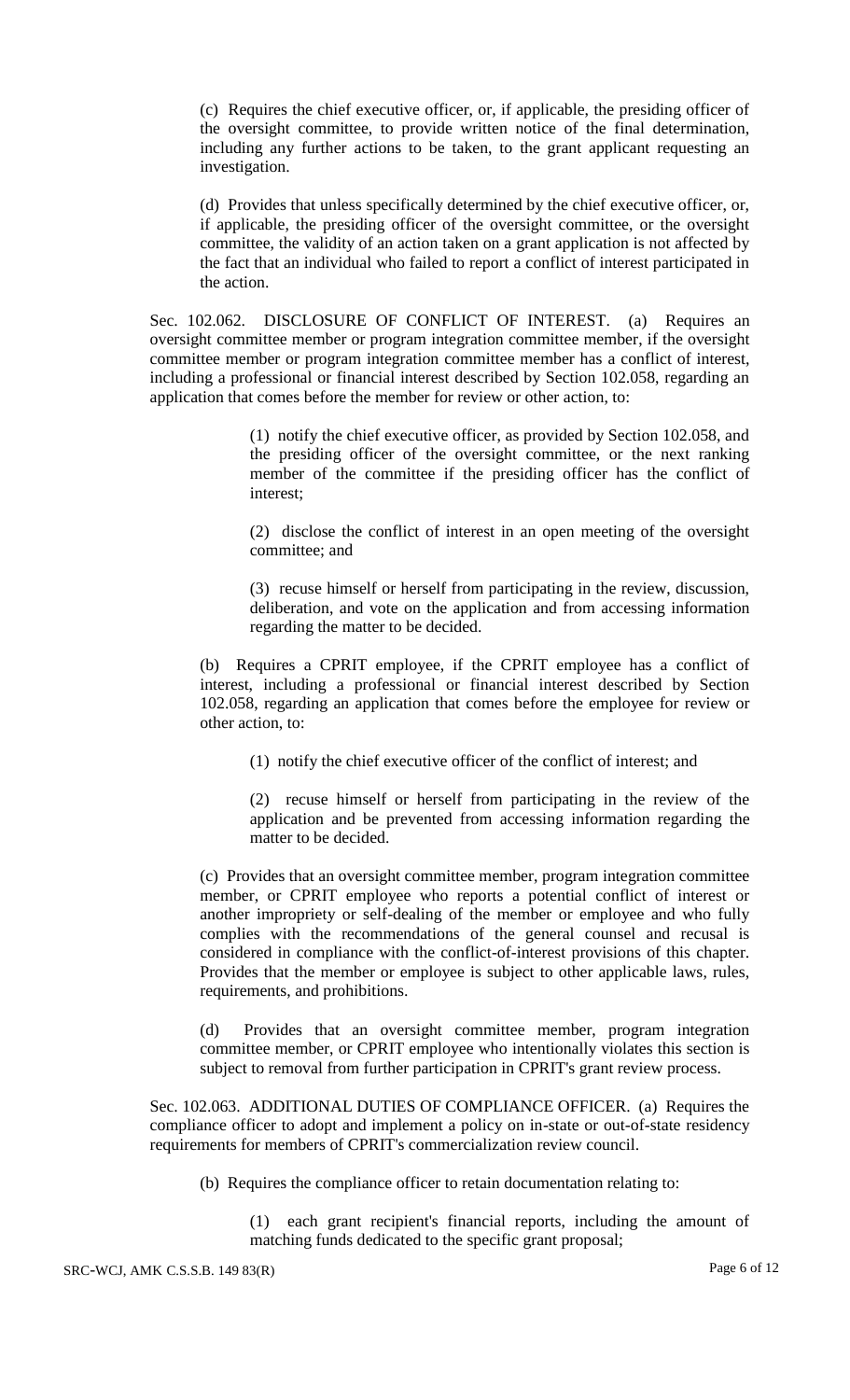- (2) each grant recipient's progress reports; and
- (3) CPRIT reviews of the financial reports and progress reports.

(c) Requires the compliance officer to adopt and implement a system to track the date on which a grant recipient's report is due and is received by CPRIT.

(d) Requires the compliance officer to inquire into and monitor the status of any required report that is not timely submitted to CPRIT by a grant recipient.

(e) Requires the compliance officer to develop and implement a policy on advance payments to grant recipients.

(f) Requires the compliance officer annually to:

(1) verify the amount of matching funds dedicated to the specific grant awarded to a grant recipient; and

(2) review each grant recipient to ensure that the grant recipient is in compliance with the terms and conditions of the grant recipient's contract with CPRIT.

(g) Requires the compliance officer, if the compliance officer determines that a grant recipient has not maintained compliance with the terms and conditions of the grant contract, to recommend a remediation plan to the oversight committee to assist the grant recipient in complying with the contract. Requires the oversight committee to approve or disapprove a remediation plan submitted by the compliance officer. Requires the compliance officer, if a remediation plan is approved, to submit the approved remediation plan to the grant recipient.

SECTION 8. Amends Sections 102.101(b) and (e), Health and Safety Code, as follows:

(b) Provides that the oversight committee is composed of a certain nine, rather than 11, members. Deletes existing text providing that the oversight committee includes the comptroller or the comptroller's designee, and the attorney general or the attorney general's designee. Makes nonsubstantive changes.

(e) Prohibits a person from being a member of the oversight committee if, at the time the person is appointed, the person or the person's spouse owns or controls, directly, or indirectly, an interest in a business entity or other organization receiving money from CPRIT, rather than owns or controls, directly or indirectly, more than a five percent interest in a business entity or other organization receiving money from CPRIT, among certain other prohibited activity.

SECTION 9. Amends Section 102.102(c), Health and Safety Code, to make conforming changes.

SECTION 10. Amends Section 102.103(a), Health and Safety Code, to provide that oversight committee members appointed by the governor, lieutenant governor, and speaker of the house serve at the pleasure of the appointing officer for staggered six-year terms, with the terms of three members expiring on January 31 of each odd-numbered year.

SECTION 11. Amends Section 102.104, Health and Safety Code, as follows:

Sec. 102.104. OFFICERS. (a) Creates this subsection from existing text. Requires the oversight committee to elect, rather than select, a presiding officer and assistant presiding officer from among its members every two years. Authorizes the oversight committee to elect additional officers from among its members.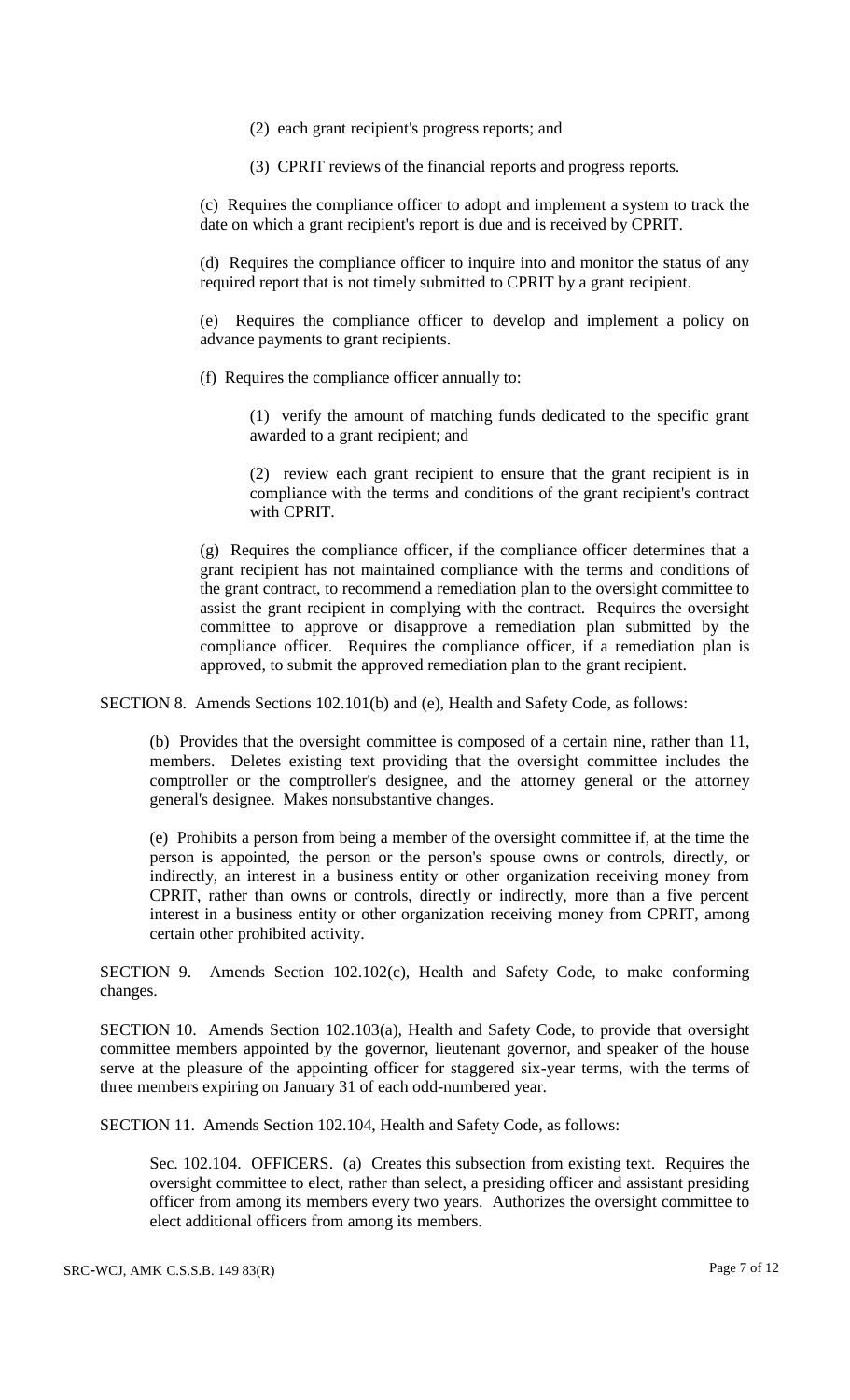(b) Prohibits the presiding officer and assistant presiding officer from serving more than two years.

(c) Requires the oversight committee to:

(1) establish and approve duties and responsibilities for officers of the committee; and

(2) develop and implement policies that distinguish the responsibilities of the oversight committee and the committee's officers from the responsibilities of the chief executive officer and the employees of CPRIT.

SECTION 12. Amends Section 102.107, Health and Safety Code, as follows:

Sec. 102.107. POWERS AND DUTIES. Requires the oversight committee to:

(1) hire a chief executive officer, rather than hire an executive director;

(2) annually set priorities as prescribed by the legislature for each grant program and each category of funded research that receives money under this chapter; and

(3) consider the priorities set under Subdivision (2) in awarding grants under this chapter.

SECTION 13. Amends Section 102.151, Health and Safety Code, by amending Subsections (a-1) and (b) and adding Subsection (c), as follows:

(a-1) Requires the oversight committee to establish research and prevention programs committees. Requires the chief executive officer, with approval by simple majority of the members of the oversight committee, to appoint as members of research and prevention programs committees experts, rather than scientific research and prevention programs experts, in the field of cancer research prevention.

(b) Authorizes individuals appointed to research and prevention programs committees to be residents of this state or another state, rather than authorizing individuals appointed to the research and prevention programs committee to be residents of another state.

(c) Requires the chief executive officer, in consultation with the oversight committee, to implement a system to document any change in the amount of honorarium paid to a member of a research and prevention programs committee, including information explaining the basis for changing the amount.

SECTION 14. Amends Section 102.152, Health and Safety Code, to make conforming changes.

SECTION 15. Amends Section 102.156, Health and Safety Code, by amending Subsections (a) and (c) and adding Subsections (d) and (e), as follows:

(a) Requires a member of a research and prevention programs committee, the university advisory committee, or any ad hoc committee appointed under this subchapter to disclose in writing to the chief executive officer if the member has a professional or financial interest in an entity that has a direct interest in a matter that comes before the member's committee, rather than if the member has an interest in a matter that comes before the member's committee or has a substantial financial interest in an entity that has a direct interest in the matter. Makes conforming changes.

(c) Provides that a person has a financial interest in an entity if the person owns or controls, directly or indirectly, an interest in the entity, rather than a person has a substantial financial interest in an entity if the person owns or controls, directly or indirectly, more than a five percent interest in the entity.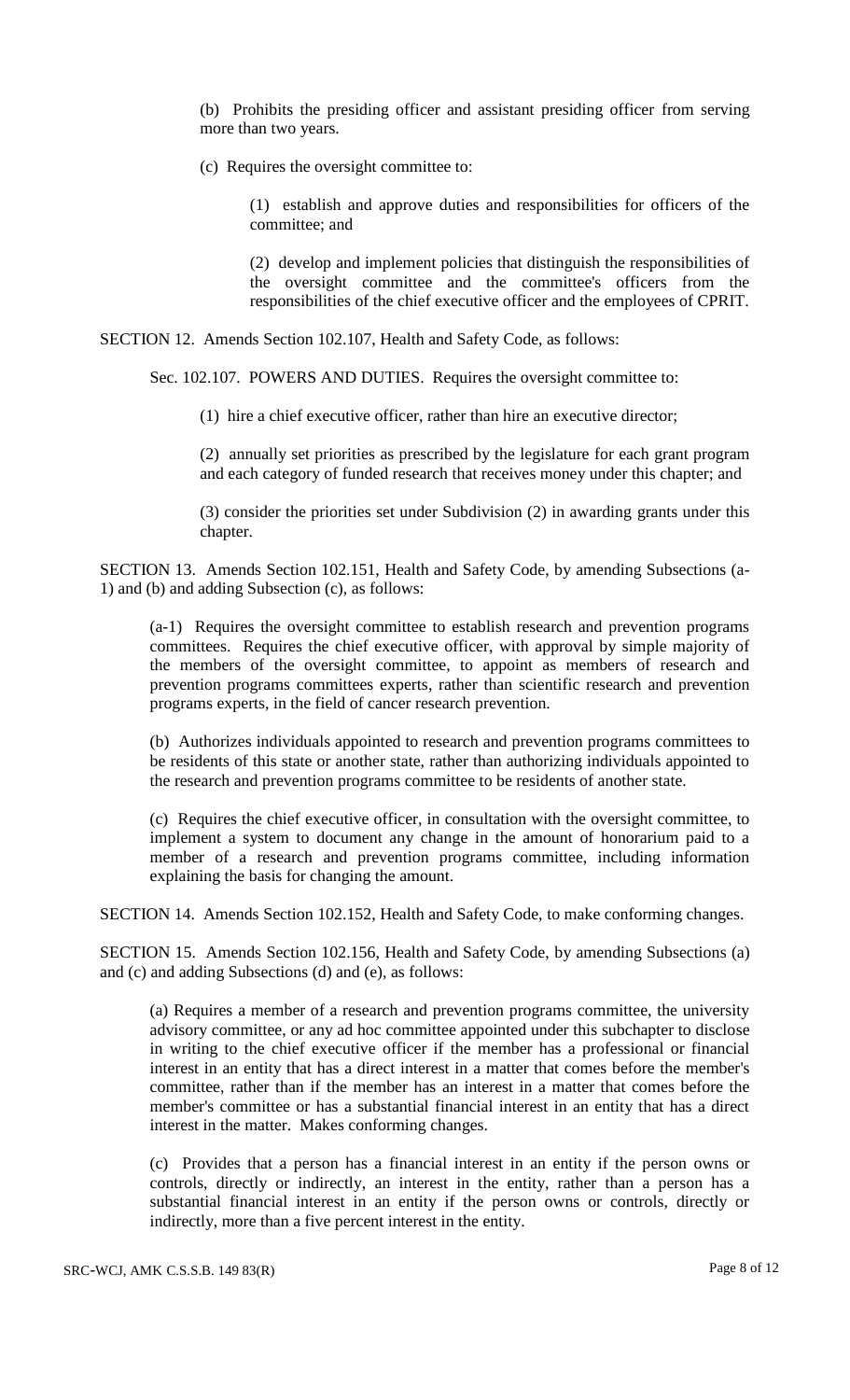(d) Provides that a person has a professional interest in an entity receiving or applying to receive money from CPRIT if the person:

(1) is a member of the board of directors, the other governing board, or any committee of the entity during the same grant cycle;

(2) serves as an elected or appointed officer of the entity;

(3) is an employee of or is negotiating future employment with the entity;

(4) represents the entity;

(5) is a professional associate of a primary member of the entity's research or prevention program applicant's team;

(6) is, or within the preceding six years has been, a student, postdoctoral associate, or part of a laboratory research group for a primary member of the entity's research or prevention program applicant's team;

(7) is engaged or is actively planning to be engaged in collaboration with a primary member of the entity's research or prevention program applicant's team; or

(8) has long-standing scientific differences or disagreements with a primary member of the entity's research or prevention program applicant's team, and those differences are known to the professional community and could be perceived as affecting objectivity.

(e) Prohibits a member of a research and prevention programs committee appointed under this chapter from serving on the board of directors or other governing board of an entity receiving a grant from CPRIT or of a foundation or similar organization affiliated with the entity.

SECTION 16. Amends Section 102.251, Health and Safety Code, by amending Subsection (a) and adding Subsections (c), (d), and (e), as follows:

(a) Requires the oversight committee to issue rules regarding the procedure for awarding grants to an applicant under this chapter. Requires that the rules include the following procedures that:

(1) require a research and prevention programs committee to score, rather than review, grant applications and make recommendations to the program integration committee, established under Section 102.264, and the oversight committee, rather than the executive director, regarding the award of cancer research grants, including a prioritized list that:

(A) ranks the grant applications in the order the committee determines applications should be funded; and

(B) includes information explaining how each grant application on the list meets the research and prevention programs committee's standards for recommendation;

(2) require the program integration committee to submit to the oversight committee a list of grant applications the program integration committee by majority vote approved for recommendation that:

(A) includes documentation on the factors the program integration committee considered in making the grant recommendations;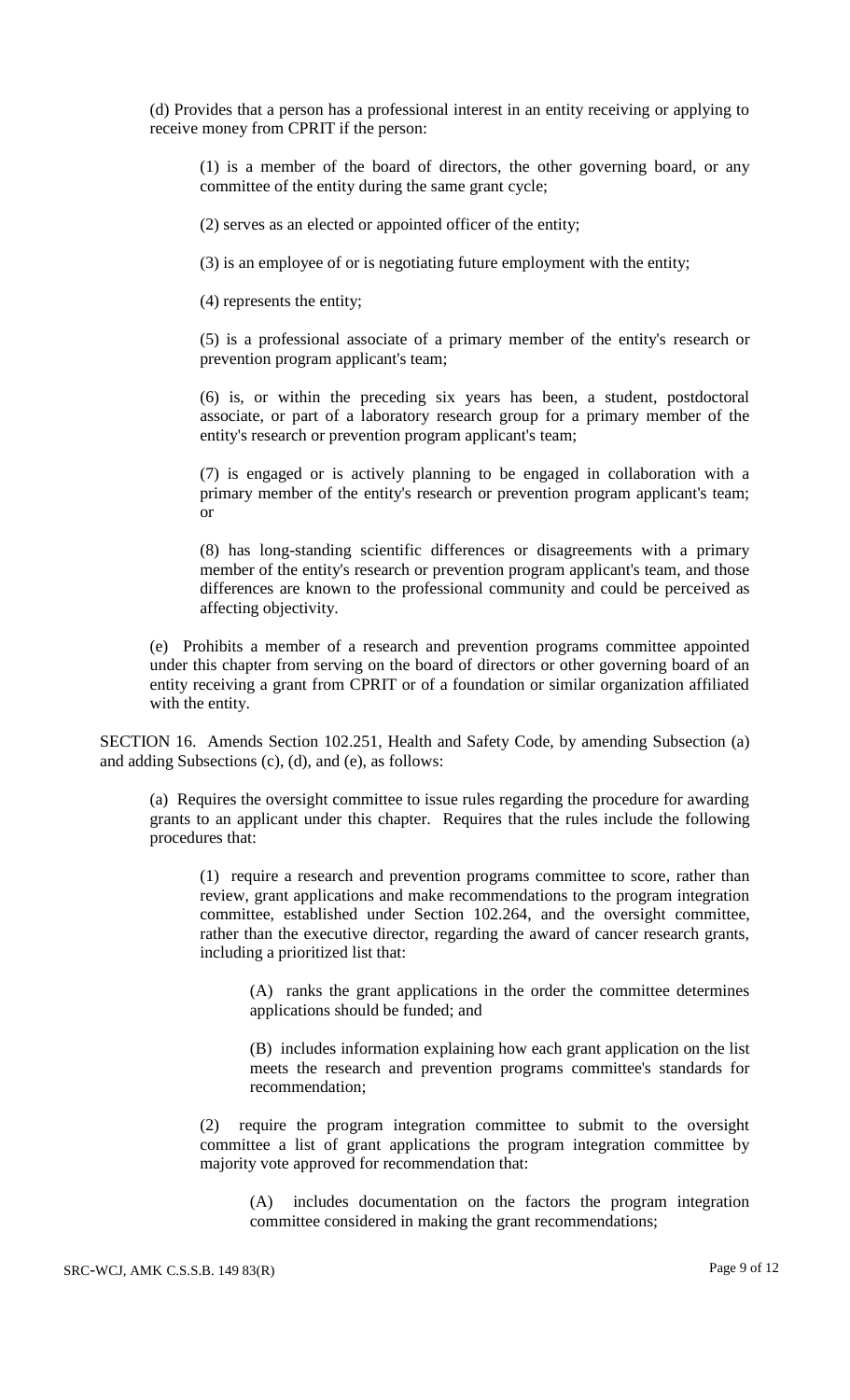(B) is substantially based on the list submitted by the research and prevention programs committee under Subdivision (1); and

(C) makes nonsubstantive changes; and

(3) require CPRIT's chief scientific officer and development officer to compare each grant application submitted to CPRIT to a list of donors from any nonprofit organization established to provide support to CPRIT compiled from information made available under Section 102.262(c) before the application is submitted to a research and prevention programs committee for review and again before any grant is awarded to the applicant.

(c) Requires the chief executive officer to submit a written affidavit for each grant application recommendation included on the list submitted to the oversight committee under Subsection (a) (2). Requires that the affidavit contain all relevant information on:

(1) the peer review process for the grant application;

(2) the application's peer review score assigned by the research and prevention programs committee;

- (3) the pre-grant due diligence reviews of the application; and
- (4) if applicable, the intellectual property reviews of the application.

(d) Prohibits the chief executive officer from discussing a grant applicant recommendation with a member of the oversight committee unless the chief executive officer and the program integration committee have fulfilled the requirements of Subsections  $(a)(2)$  and  $(c)$ , as applicable.

(e) Prohibits CPRIT from awarding a grant to an applicant who has made a gift or grant to CPRIT or a nonprofit organization established to provide support to CPRIT.

SECTION 17. Amends Section 102.252, Health and Safety Code, as follows:

Sec. 102.252. New heading: FUNDING RECOMMENDATIONS. (a) Requires twothirds of the members of the oversight committee to vote to approve the funding recommendations of the program integration committee, rather than to follow the funding recommendations of the executive director in the order the executive director submits the applications to the oversight committee unless two-thirds of the members of the oversight committee vote to disregard a recommendation.

(b) Authorizes the oversight committee by majority vote to remove a grant application from the funding recommendations submitted to the committee by the program integration committee.

SECTION 18. Amends Sections 102.255 (b), (c), and (d), Health and Safety Code, as follows:

(b) Requires the oversight committee, before awarding a grant under Subchapter E (Cancer Prevention and Research Fund), to enter into a written contract with the grant recipient. Authorizes the contract to specify that:

(1)-(2) Makes nonsubstantive changes; and

(3) if, as a result of an annual review required under Section 102.063, the compliance officer determines the grant recipient has not complied with the terms and conditions of the grant contract and refuses to comply with a remediation plan approved by the oversight committee, the recipient is required to repay the grant money awarded under Subchapter E and any related interest applicable under the contract to this state at the agreed rate and on the agreed terms.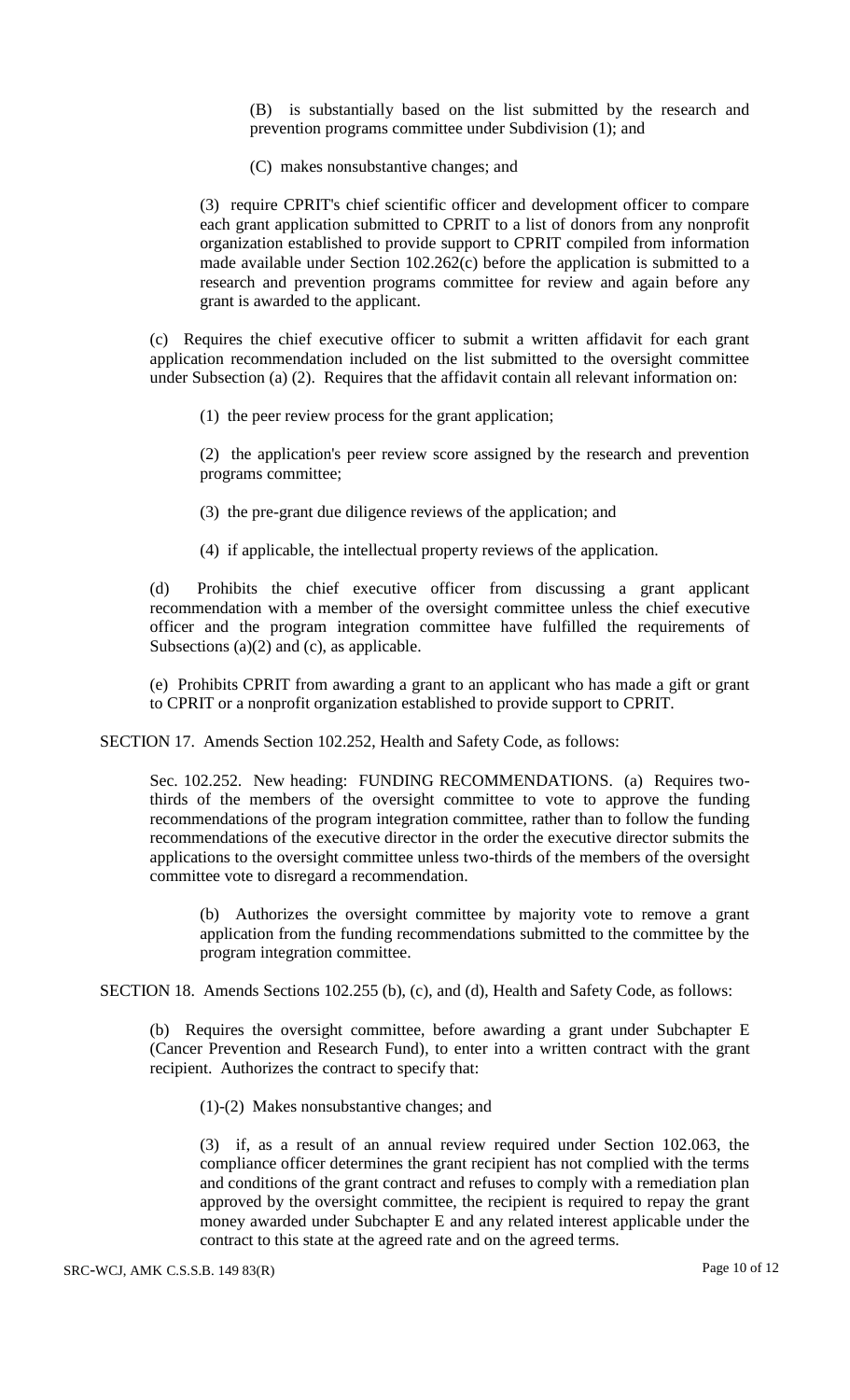(c) Requires that the contract:

(1) Makes nonsubstantive changes;

(2) require, in accordance with Subsection (d), the grant recipient to dedicate an amount of matching funds equal to one-half of the amount of the grant awarded; and

(3) specify the amount of matching funds to be dedicated under Subdivision (2), the period in which the grant award is required to be spent, the name of the specific project to which matching funds are to be dedicated, and the specific deliverables of the research that is the subject of the grant proposal.

(d) Requires the recipient, before the oversight committee may make for cancer research any grant of any proceeds of the bonds issued under Subchapter E, to have an amount of funds equal to one-half of the grant and dedicate those funds to the specific research that is the subject of the grant request, rather than funds equal to one-half of the grant dedicated to the research that is the subject of the grant request.

SECTION 19. Amends Sections 102.260(b) and (c), Health and Safety Code, to make conforming changes.

SECTION 20. Amends Section 102.262, Health and Safety Code, by adding Subsection (c), as follows:

(c) Requires that the records of CPRIT and of a nonprofit organization established to provide support to CPRIT to, to the extent the records pertain specifically to any gift, grant, or other consideration provided by the organization to CPRIT, an employee of CPRIT, or a member of a committee of CPRIT, be made available to the public. Provides that a record that is available under this subsection is public information subject to Chapter 552 (Public Information), Government Code.

SECTION 21. Amends Subchapter F, Chapter 102, Health and Safety Code, by adding Sections 102.263 and 102.264, as follows:

Sec. 102.263. COMPLIANCE PROGRAM. (a) Defines "compliance program" in this section.

(b) Requires CPRIT to establish a compliance program that operates under the direction of CPRIT's compliance officer. Authorizes CPRIT to establish procedures, such as a telephone hotline, to allow private access to the compliance program office and to preserve the confidentiality of communications and the anonymity of a person making a compliance report or participating in a compliance investigation.

(c) Provides that information that directly or indirectly reveals the identity of an individual who made a report to CPRIT's compliance program office, sought guidance from the office, or participated in an investigation conducted under the compliance program; and information that directly or indirectly reveals the identity of an individual who is alleged to have or may have planned, initiated, or participated in activities that are the subject of a report made to the office if, after completing an investigation, the office determines the report to be unsubstantiated or without merit, is confidential.

(d) Provides that Subsection (c) does not apply to information related to an individual who consents to disclosure of the information.

(e) Provides that information is excepted from disclosure under Chapter 552, Government Code, if it is collected or produced in a compliance program